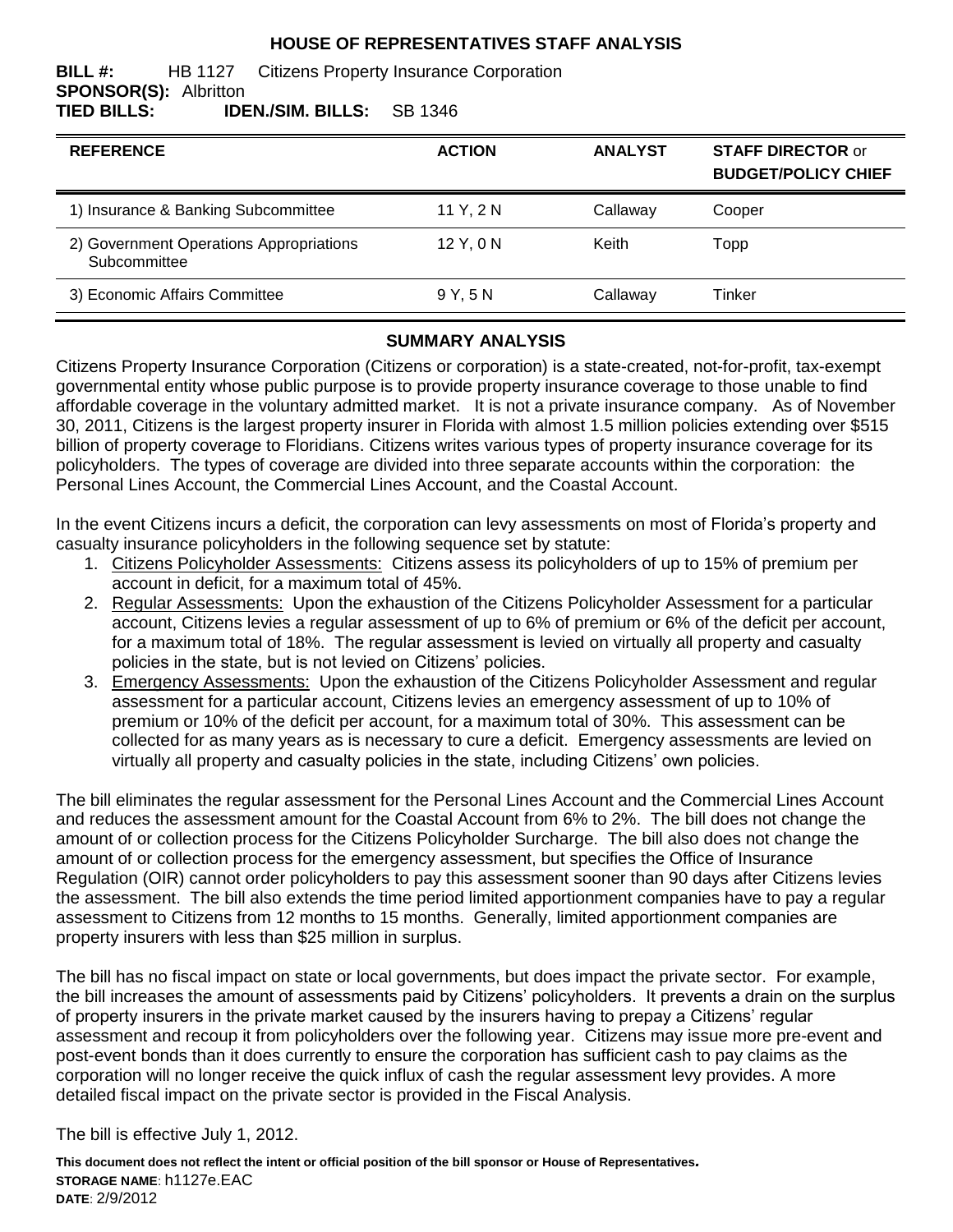#### **FULL ANALYSIS**

# **I. SUBSTANTIVE ANALYSIS**

# A. EFFECT OF PROPOSED CHANGES:

# **Background**

Citizens Property Insurance Corporation (Citizens or corporation) is a state-created, not-for-profit, taxexempt governmental entity whose public purpose is to provide property insurance coverage to those unable to find affordable coverage in the voluntary admitted market. It is not a private insurance company. As of November 30, 2011, Citizens is the largest property insurer in Florida with almost 1.5 million policies extending over \$515 billion of property coverage to Floridians.<sup>1</sup>

Citizens was created by the Legislature in 2002 by the merger of two existing property insurance associations that provided property insurance to those homeowners and businesses who could not find coverage in the private market.

Citizens writes various types of property insurance coverage for its policyholders. The types of coverage are divided into three separate accounts within the corporation:

- 1. Personal Lines Account (PLA) Multi-peril Policies<sup>2</sup> Consists of homeowners, mobile homeowners, dwelling fire, tenants, condominium unit owners and similar policies;
- 2. Commercial Lines Account (CLA) Multi-peril Policies Consists of condominium association, apartment building, homeowner's association policies, and commercial non-residential multi-peril policies on property located outside the Coastal Account area; and
- 3. Coastal Account Wind-only<sup>3</sup> and Multi-peril Policies Consists of wind-only and multi-peril policies for personal residential, commercial residential, and commercial non-residential issued in limited eligible coastal areas.

Citizens' financial resources to pay property insurance claims include both resources typically available to private insurance companies and resources uniquely available to Citizens as a governmental entity with the statutory authority to levy assessments in the event of a deficit in Citizens' financial resources. Like typical private insurance companies, Citizens' financial resources include:

- insurance premiums;  $\bullet$
- investment income;
- accumulated surplus;  $\bullet$
- reimbursements from the Florida Hurricane Catastrophe Fund due to Citizens' purchase of  $\bullet$ reinsurance from the Florida Hurricane Catastrophe Fund; and
- reimbursements from private reinsurance companies if Citizens purchases private reinsurance.  $\bullet$

Financial resources unique to Citizens include: Citizens Policyholder Surcharges, regular assessments, and emergency assessments.

In the event Citizens incurs a deficit (i.e., its obligations to pay claims exceeds its capital plus reinsurance recoveries), it can levy assessments on most of Florida's property and casualty insurance policyholders in a specific sequence set by statute.<sup>4</sup> The three Citizens' accounts calculate deficits and resulting assessment needs independently, so assessments can be levied when any one or more of the three Citizens' accounts has a deficit.

 $\overline{a}$ 

<sup>&</sup>lt;sup>1</sup> <https://www.citizensfla.com/>

<sup>2</sup> A multi-peril policy is defined as a package policy, such as a homeowners or business insurance policy that provides coverage against several different perils. It also refers to the combination of property and liability coverage in one policy. (http://www2.iii.org/glossary/) Multi-peril property insurance policies include coverage for damage from windstorm and from other perils, such as fire, theft, and liability.

 $3$  A wind-only policy is a property insurance policy that provides coverage against windstorm damage only. Coverage against non-windstorm events such as fire, theft, and liability are available in a separate policy.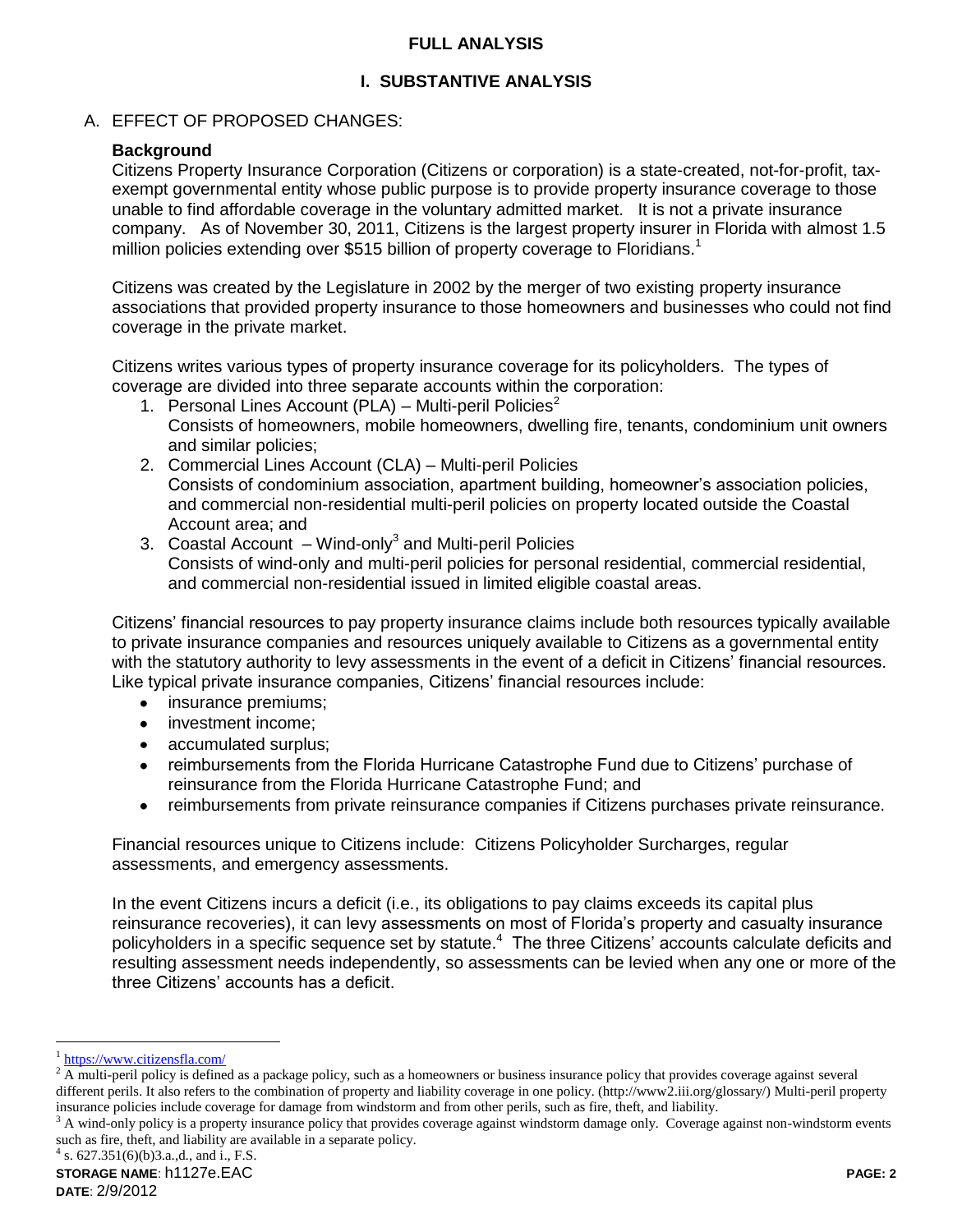The Citizens' assessment scheme is as follows:

- 1. Citizens Policyholder Assessments: If Citizens incurs a deficit, Citizens will first levy surcharges on its policyholders of up to 15% of premium per account in deficit, for a maximum total of 45%.<sup>5</sup> This surcharge is collected over twelve months and is collected at the time a new Citizens' policy is written or an existing Citizens'' policy is renewed.
- 2. Regular Assessments:Upon the exhaustion of the Citizens Policyholder Assessment for a particular account, Citizens levies a regular assessment of up to 6% of premium or 6% of the deficit per account, for a maximum total of 18%.<sup>6</sup> The regular assessment is levied on virtually all property and casualty policies in the state, but is not levied on Citizens' policies. The assessment is also not levied on workers' compensation, medical malpractice, accident and health, crop or federal flood insurance policies. Mechanically, property casualty insurers with policies subject to the regular assessment "front" the assessment to Citizens and recover it from their policyholders at the issuance of a new policy or at renewal of existing policies. Thus, Citizens will collect funds raised by a regular assessment quickly after the assessment is levied, usually within 30 days after levy.
- *3.* Emergency Assessments: Upon the exhaustion of the Citizens Policyholder Assessment and regular assessment for a particular account, Citizens levies an emergency assessment of up to 10% of premium or 10% of the deficit per account, for a maximum total of 30%.<sup>7</sup> This assessment can be collected for as many years as is necessary to cure a deficit. Emergency assessments are levied on virtually all property and casualty policies in the state, including Citizens' own policies. However, this assessment is not levied on workers' compensation, medical malpractice, accident and health, crop or federal flood insurance policies. Mechanically, property and casualty insurers with policies subject to the emergency assessment collect the assessment from policyholders at the issuance of a new policy or at renewal of existing policies and then remit the assessments periodically to Citizens. Thus, Citizens will not collect funds raised by an emergency assessment immediately after the assessment is levied but will collect funds intermittently throughout the collection period as policies are renewed and new policies written.

Citizens projects the corporation will have over \$5.7 billion in surplus to pay claims during the 2011 hurricane season.<sup>8</sup> In addition, Citizens could be reimbursed another \$6.5 billion for claims paid by the Florida Hurricane Catastrophe Fund. Citizens purchased private reinsurance for the Coastal Account that would reimburse the corporation up to \$575 million for claims paid in this Account. Thus, the maximum amount Citizens has to pay claims in all accounts for the 2011 hurricane season is approximately \$12.775 billion.<sup>9</sup>

As of November 30, 2011, Citizens' total exposure is over \$515 billion. Citizens estimates the 1-in-100 year hurricane would cost over \$23.2 billion.<sup>10</sup> The \$10.4 billion difference between Citizens' resources to pay claims (\$12.775 billion) and its 1-in-100 year exposure (\$23.2 billion) would be covered by assessments levied by Citizens on its own policyholders and on policyholders of most property and casualty insurance. Specifically, Citizens is able to assess the following maximum amounts with their current assessment authority:

- 1. Citizens Policyholder Surcharge approximately \$1.172 billion (\$391 million for the Coastal Account and \$781 million for the PLA/CLA).
- 2. Regular Assessment approximately \$5.580 billion (\$1.860 billion for the Coastal Account and \$3.720 billion for the PLA/CLA).

**STORAGE NAME**: h1127e.EAC **PAGE: 3**

 $\overline{a}$  $5$  s. 627.351(6)(b)3.i., F.S.

 $6$  s. 627.351(6)(b)3.a. and b., F.S.

 $7$  s. 627.352(6)(b)3.d., F.S.

 ${}^{8}$ Data as of July 13, 2011. Information on file with the Insurance & Banking Subcommittee.

<sup>&</sup>lt;sup>9</sup> Although Citizens has another \$3.82 billion in pre-event bonding for the Coastal Account that would be available to pay claims, this bonding would have to be repaid through assessments, so is not included in the calculations. If this amount were included, Citizens would have \$16.5 billion to pay claims during the 2011 hurricane season.

 $10$  A 1-in-100 year hurricane has a 1% probability of occurring. Information obtained from Citizens' presentation to the Financial Services Commission dated November 1, 2011.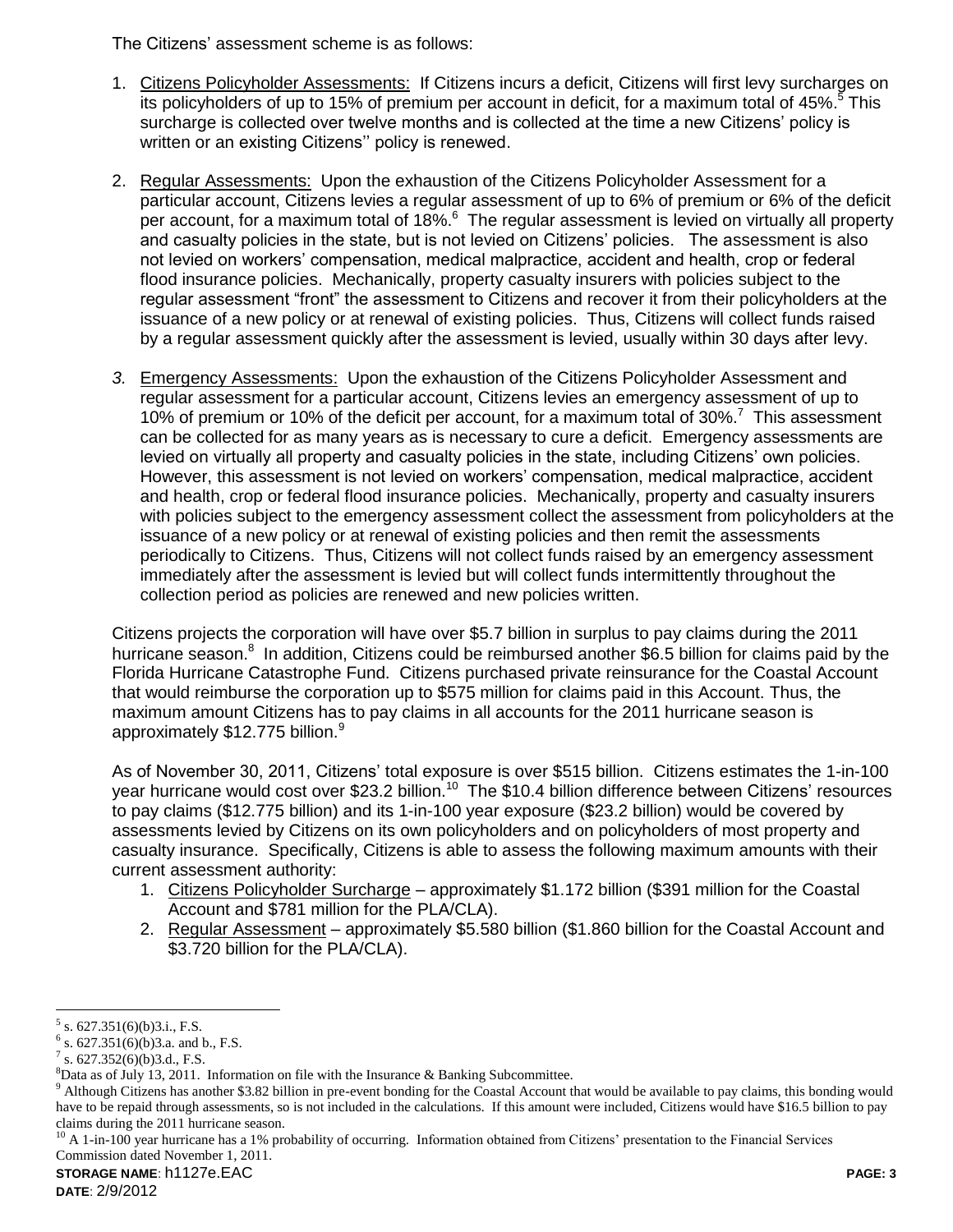3. Emergency Assessment –Unlimited maximum assessment in the aggregate because the length of the assessment is not limited. However, yearly assessments are limited to 10% of premium or 10% of the deficit per account.

# **Effect of Proposed Changes**

The bill eliminates the regular assessment for the PLA and CLA and reduces the assessment amount for the Coastal Account from 6% to 2%. The bill does not change the amount of or collection process for the Citizens Policyholder Surcharge. The bill also does not change the amount of or collection process for the emergency assessment, but specifies the Office of Insurance Regulation (OIR) cannot order policyholders to pay this assessment sooner than 90 days after Citizens levies the assessment. No time frame is given in current law for the OIR to order payment of emergency assessments. Nevertheless, for the emergency assessment levied by Citizens in 2007 due to losses from the 2005 hurricanes, Citizens requested, and OIR approved, a start date for the levy of emergency assessments over six months after the date the levy was requested and approved.<sup>11</sup>

The bill also makes revisions designed to assist Citizens in the promulgation and collection of assessments. The bill authorizes Citizens' Board of Governors to levy Citizens Policyholder Surcharges and regular and emergency assessments upon their projection that a Citizens' account will incur a deficit. Current law requires the Citizens' account to actually incur a deficit prior to the levy of the Citizens Policyholder Surcharge or assessments.

Under current law, a limited apportionment property insurance company<sup>12</sup> must pay the regular assessment to Citizens within 12 months after Citizens levies the assessment. Generally, limited apportionment companies are property insurers with less than \$25 million in surplus. All other types of insurers subject to the regular assessment pay the assessment amount to Citizens within 30 days after Citizens levies the assessment. The bill extends the time period limited apportionment companies have to pay a regular assessment to Citizens from 12 months to 15 months. Because regular assessments for the PLA and CLA are eliminated by the bill, the 15 month payment timeframe would apply to only regular assessments for the Coastal Account.

B. SECTION DIRECTORY:

**Section 1:** Amends s. 627.351, F.S., relating to Citizens Property Insurance Corporation.

**Section 2:** Provides an effective date of July 1, 2012.

# **II. FISCAL ANALYSIS & ECONOMIC IMPACT STATEMENT**

- A. FISCAL IMPACT ON STATE GOVERNMENT:
	- 1. Revenues:

None.

 $\overline{a}$ 

2. Expenditures:

According to the Office of Insurance Regulation, there may be an increase in workload associated with the additional regulatory oversight and tasks that must be performed based on the provisions

 $11$ Due to the 2005 hurricanes, Citizens sustained a deficit of almost \$1.8 billion. In the 2006 Legislative Session, the Legislature appropriated \$715 million to defray the Citizens' deficit associated with the 2005 hurricanes, making the deficit amount passed on to property owners in Florida over \$887 million. To cover the deficit, in addition to a one-time regular assessment of 2.04%, Citizens levied an emergency assessment 1.4% for 10 years. Citizens requested the emergency assessment levy on December 7, 2006 and the OIR approved the levy on January 1, 2007. The start date of the levy, as stated in the request and approved by the OIR, was July 1, 2007. On July 1, 2011 the 1.4% assessment amount was reduced to 1% due to an increase in the assessment premium base.

<sup>(</sup>see [http://www.floir.com/sections/pandc/CitizensEmergencyAssessment.aspx;](http://www.floir.com/sections/pandc/CitizensEmergencyAssessment.aspx) OIR 11-03M (Informational Memorandum issued by OIR April 4, 2011 available at http://www.floir.com/Office/Memoranda/index.aspx)).

 $^{12}$ Generally, a limited apportionment insurance company is an insurer with a surplus of \$25 million or less writing 25% or more of its total countrywide property insurance premiums in Florida. (see s. 627.351(6)(c)13., F.S.)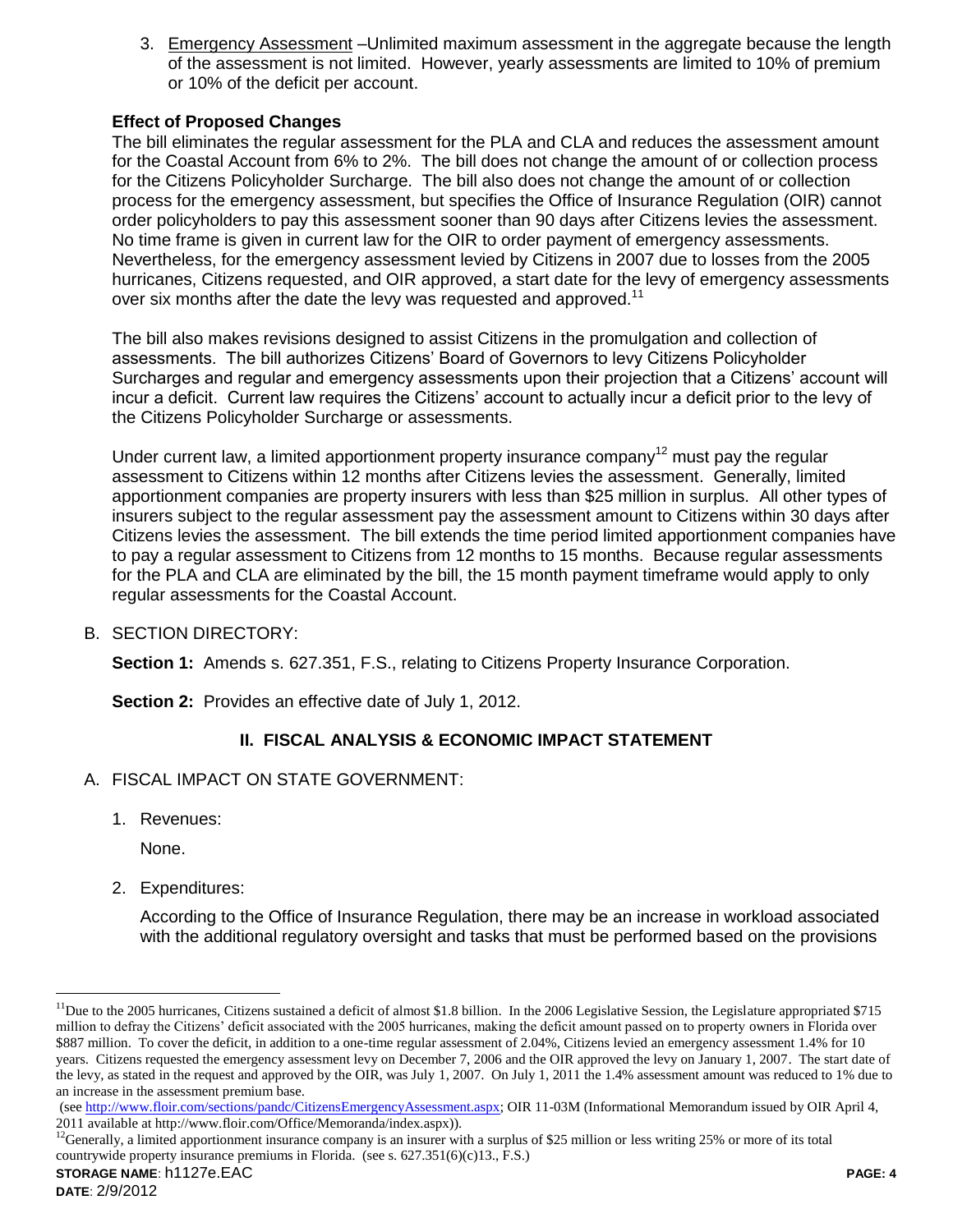of this bill. However, OIR indicates any costs associated with HB 1127 are insignificant and can be absorbed within current resources<sup>13</sup>.

- B. FISCAL IMPACT ON LOCAL GOVERNMENTS:
	- 1. Revenues:

None.

2. Expenditures:

None.

 $\overline{a}$ 

C. DIRECT ECONOMIC IMPACT ON PRIVATE SECTOR:

The elimination of regular assessments for the PLA and CLA and the reduction of these assessments for the Coastal Account impacts Citizens' policyholders because they could pay more in assessments under the bill than under current law. Because regular assessments are eliminated for the PLA and CLA and reduced for the Coastal Account and the Citizens Policyholder Surcharge is unchanged, if a deficit occurs, amounts that would be collected by regular assessments to offset the deficit will no longer be collected (or will be reduced for Coastal Account deficits). Thus, the deficit amount that must be collected with emergency assessments is potentially greater than it would be under current law, leading to a larger emergency assessment or a longer assessment levy. Citizens' policyholders pay only the Citizens Policyholder Surcharge and the emergency assessment. Consequently, if there is a larger emergency assessment, then Citizens' policyholders could pay more in emergency assessments or could pay emergency assessments for a longer period under the bill than they would under current law. However, if all three Citizens' accounts levied assessments in the first year after a storm, under the bill, a Citizens' policyholder would pay less in assessments for that year due to the bill's reduction of the regular assessment in the Coastal Account and elimination of the regular assessment in the PLA and CLA, which are paid for one year only. But, in this scenario, the Citizens' policyholder would likely pay assessments over a longer period of time under the bill than under current law because the amount of deficit to be cured with emergency assessments would be larger and the time period emergency assessments can be levied is not limited.

The timing of payment of Citizens' assessments by non-Citizens' policyholders will change under the bill. Non-Citizens' property and casualty policyholders have assessments spread out over multiple years under the bill because the amount they would pay in regular assessments under current law, which is paid in one year, is transferred to emergency assessments, which are paid over multiple years. However, the total assessment amount to be paid by non-Citizens' policyholders should not change under the bill, just the timing of the payment changes.

The bill allows limited apportionment property insurance companies three additional months to pay regular assessments, from 12 months after the assessment is levied, to 15 months.

Because the bill eliminates regular assessments in the PLA and CLA, property insurers would not have to prepay these assessments up front to Citizens and recover the amount prepaid from their policyholders. Similarly, because the bill reduces the maximum regular assessment percentage in the Coastal Account, the amount prepaid by insurers for this assessment is lower than under current law. Accordingly, the drain on insurer surplus from having to prepay regular assessments up front and collecting the assessments over a year from policyholders is avoided for the PLA and CLA and reduced for the Coastal Account.

**STORAGE NAME**: h1127e.EAC **PAGE: 5 DATE**: 2/9/2012 <sup>13</sup> Information from Email correspondence with OIR on file with the House Government Operations Appropriations Staff.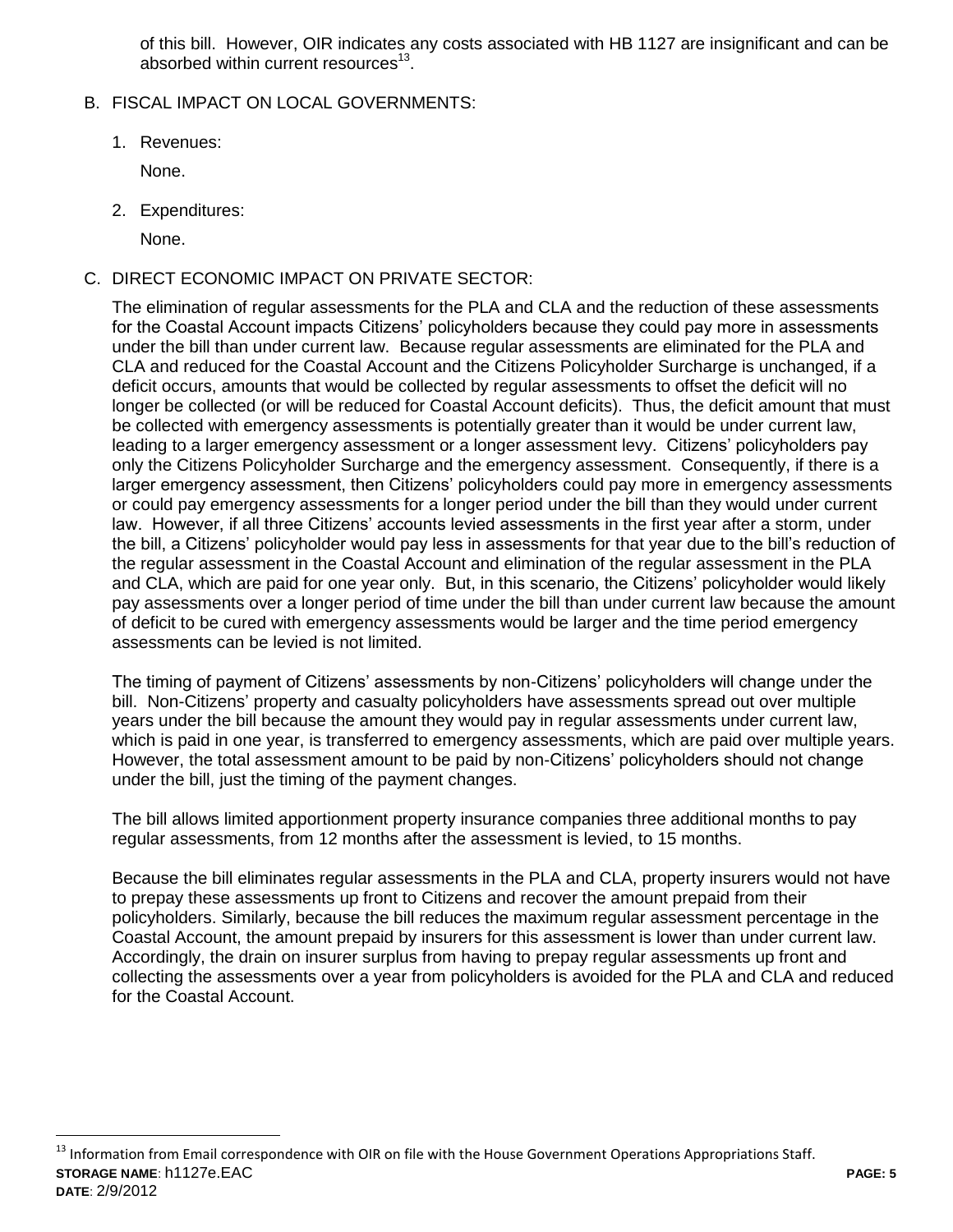In addition, a 2011 change to statutory accounting principles relating to how regular assessments are treated on an insurer's financial statement now negatively impacts some insurer's net worth.<sup>14</sup> The bill reduces that impact. Most insurers produce financial statements using both statutory and generally accepted accounting principles. Insurer financial information prepared in accordance with Generally Accepted Accounting Principles (GAAP) are typically used by investors, whereas, insurer financial information prepared in accordance with statutory accounting is used by the OIR. Citizens' levy of regular assessment*s reduces an insurer's net worth under both statutory and GAAP accounting. Under both GAAP and statutory* accounting, insurers incur a liability in the form of a direct charge to surplus (i.e., a loss in surplus) in the amount of the regular assessment when the company is billed for the assessment. However, GAAP and statutory accounting treat an asset to offset that liability differently. Under GAAP accounting, the full regular assessment paid by the insurer to Citizens is a direct charge to surplus (i.e. reduces surplus) and there is no an offsetting asset allowed, which immediately reduces the insurer's net worth in the amount of the assessment. Under statutory accounting, however, the full regular assessment is also a direct charge to surplus, but there is an offsetting asset that is included on the insurer's financial statement when the assessment is paid to Citizens.<sup>15</sup> Limited apportionment companies are allowed 12 months to pay a regular assessment to Citizens, so these companies can incur a direct charge to surplus with an offsetting asset incrementally booked over a 12 month period, decreasing the net worth of the insurer until the offsetting asset is booked in full.

The bill's elimination of the regular assessment for the PLA and CLA will prevent the impact on insurer net worth associated with the assessments. The reduction of the regular assessment for the Coastal Account will reduce the impact on insurer net worth. Insurers who are not limited apportionment companies pay the regular assessment within 30 days of levy, so their net worth is not impacted as much by the accounting principles. Citizens' emergency assessments are treated the same under statutory and GAAP accounting and are not a direct charge to an insurer's surplus, thus do not impact an insurer's net worth.

Representatives from Citizens state the bill will not have a negative impact on the corporation's ability to timely pay claims in the event of a hurricane that triggers emergency assessments. Because Citizens will no longer collect assessments from insurers within 30 days of a levy and instead will collect assessments as they are paid by policyholders throughout the year, in order to obtain liquidity needed to pay claims in the event of a hurricane, Citizens may issue more pre-event bonds than is currently issued. The bond proceeds would be invested by Citizens and the interest income used to pay the debt service on the bonds. However, if the interest income earned is not enough to pay the debt service, Citizens would use surplus to pay the difference. Surplus is used to pay claims, so if surplus is used for debt service, less is available to pay claims.

Because the bill eliminates the regular assessment for the PLA and CLA, Citizens no longer has a source for a quick influx of cash to pay claims (i.e., regular assessments paid by insurers within 30 days of levy) and may instead obtain cash to pay claims after a hurricane by issuing post-event bonds supported by emergency assessments paid over multiple years. If the Florida Hurricane Catastrophe Fund is also issuing post-event bonds to raise additional funds to pay their claims after a hurricane, then both entities could receive less favorable bonding terms which, in turn, results in higher assessments levied by both entities to support the debt service on the bonds.

Insurers having to prepay regular assessments up front to Citizens could imperil the solvency of insurers that do not have sufficient funds on hand or the ability to borrow the funds to pay the regular assessment to Citizens. If an insurer becomes insolvent, it cannot pay the claims filed by its own policyholders and the Florida Insurance Guaranty Fund (FIGA) would likely take over the insurer and pay its claims. To raise funds to pay claims of insolvent insurers, FIGA can levy regular and emergency assessments against property and casualty insurers which are passed through to policyholders to raise funds to pay claims.

 $\overline{a}$ 

<sup>&</sup>lt;sup>14</sup> The changes to the statutory accounting principles that negatively impact insurer net worth paying regular assessments to Citizens were effective January 1, 2011.

<sup>&</sup>lt;sup>15</sup> Prior to January 1, 2011, insurers were allowed to book an offsetting asset of an account receivable to the direct charge to surplus from a regular assessment when the charge was booked, rather than waiting to book the offsetting asset when the assessment is paid by the insurer.